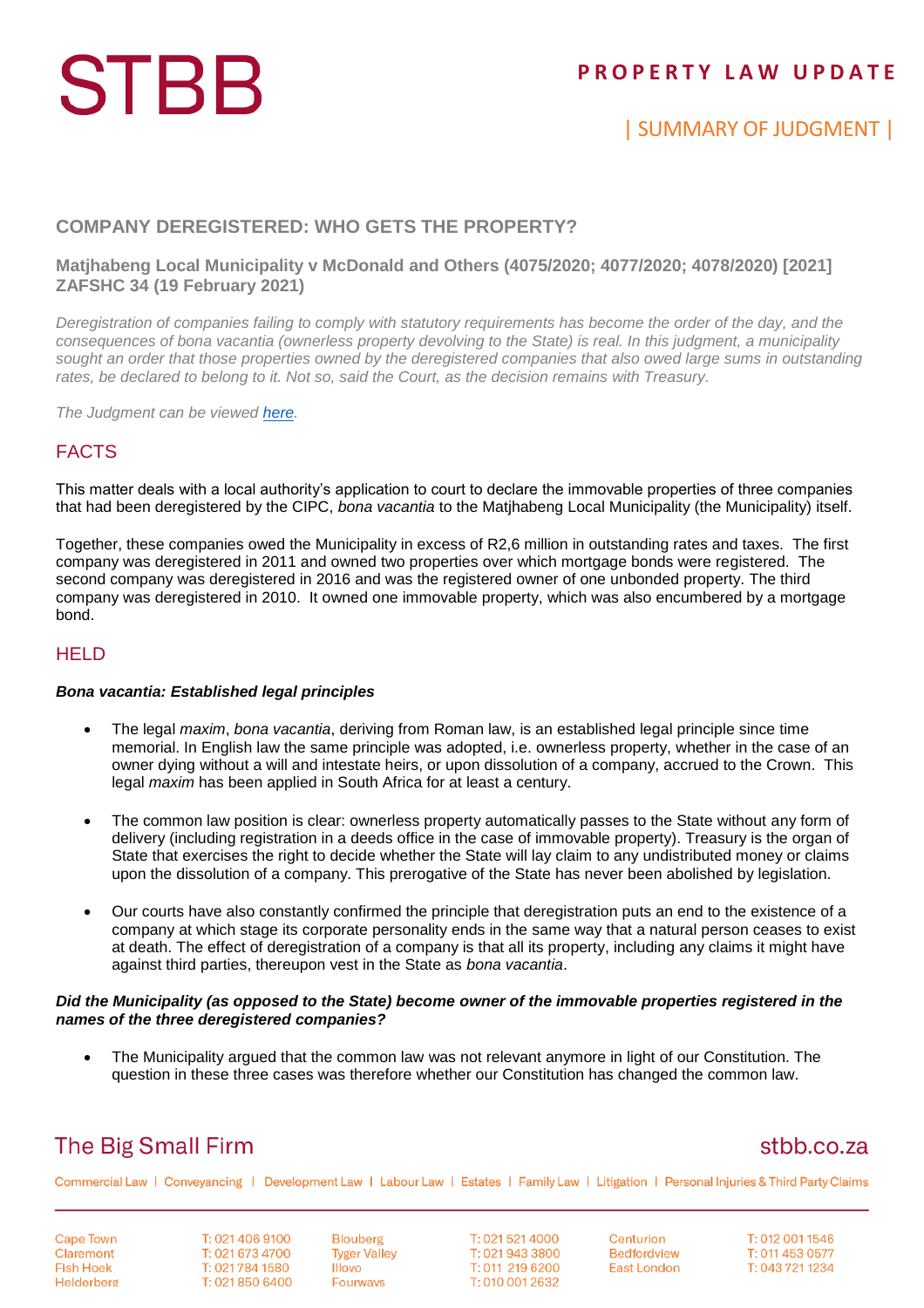# **STBB**

## **P R O P E R T Y L A W U P D A T E**

# | SUMMARY OF JUDGMENT |

- The common law did not support such a claim of ownership. The Municipality wanted the Court to overrule the common law (and a long line of authorities) to develop the common law to make provision for such vesting in itself of the ownerless properties.
- Where a rule of the common law is incompatible with constitutional values, courts have a constitutional duty to develop the common law to accord with those values. However, in exercising their powers to develop the common law, judges should be mindful of the fact that the major engine for law reform should be the legislature and not the judiciary. Judges can and should adapt the common law to reflect the changing social, moral and economic fabric of the country. Nonetheless there are significant constraints on the power of the judiciary to change the law and in a constitutional democracy, it is the legislature and not the courts which has the major responsibility for law reform.
- The Public Finance Management Act (PFMA), enacted during our present constitutional dispensation, regulates financial management in the national and provincial governments to *inter alia* ensure that the assets of those governments are mentioned efficiently and effectively. Section 76(1)(k) of the PFMA provides that the National Treasury must make regulations or issue instructions applicable to departments concerning "the alienation, letting or other disposal of state assets." Section 76(2)(i) of this Act provides that the National Treasury may make regulations or issue instructions applicable to departments concerning "assets which accrue to the state by operation of any law." The Schedules to the PFMA deal with constitutional institutions, major public entities and other public entities without any reference to local authorities.
- Regulation 10.2.1 of the Treasury Regulations provides as follows:

*"10.2 Assets accruing to the state by operation of any law (section 76(2)(i) of the PFMA)*

*10.2.1 Where any money, property or right accrues to the state by operation of law (bona vacantia), the relevant treasury may exercise all powers, authority and prerogatives, and fulfil any obligation on behalf of the state."*

- The Municipality submitted that this regulation was not peremptory. The fact was though that it was always accepted that National Treasury should be cited in applications for the reinstatement of a deregistered company or close corporation. The prescribed manner and form for such an application are contained in the regulations issued in terms of the Companies Act. A number of requirements must be met by an applicant, one which was the requirement to obtain written confirmation from National Treasury and the Department of Public Works indicating that such departments have no objection to the reinstatement of the company if it has immovable property. This requirement does not mention a local authority such as a municipality at all. The Local Government: Municipal Finance Management Act deals with the management of the financial affairs of municipalities. This Act does not contain similar provisions as the PFMA pertaining to *bona vacantia* for obvious reasons: local authorities such as municipalities do not acquire ownership of ownerless property, this being the entitlement of the State.
- In the circumstances, the application to amend the common law must fail. It would not be a case of adapting "the common law to reflect the changing social, moral or economic fabric of the country," but a dramatic departure from existing legal principles. Such a major change in order to reform our law is the prerogative of the legislature and not the judiciary. In fact, the PFMA, its regulations and schedules are indicative of the legislature's intention not to change the common law principles in respect of *bona vacantia*.
- The position is therefore that properties automatically became vested in the State upon deregistration of the three companies. Nothing prohibits National Treasury to decide on how the properties should be liquidated

# **The Big Small Firm**

### stbb.co.za

Commercial Law | Conveyancing | Development Law | Labour Law | Estates | Family Law | Litigation | Personal Injuries & Third Party Claims

**Cape Town** Claremont **Fish Hoek** Helderberg

T: 021 406 9100 T: 021 673 4700 T: 021 784 1580 T: 021 850 6400

**Blouberg Tyger Valley Illovo Fourways** 

T: 021 521 4000 T: 021 943 3800 T: 011 219 6200 T: 010 001 2632

Centurion **Bedfordview East London** 

T: 012 001 1546 T: 011 453 0577 T: 043 721 1234